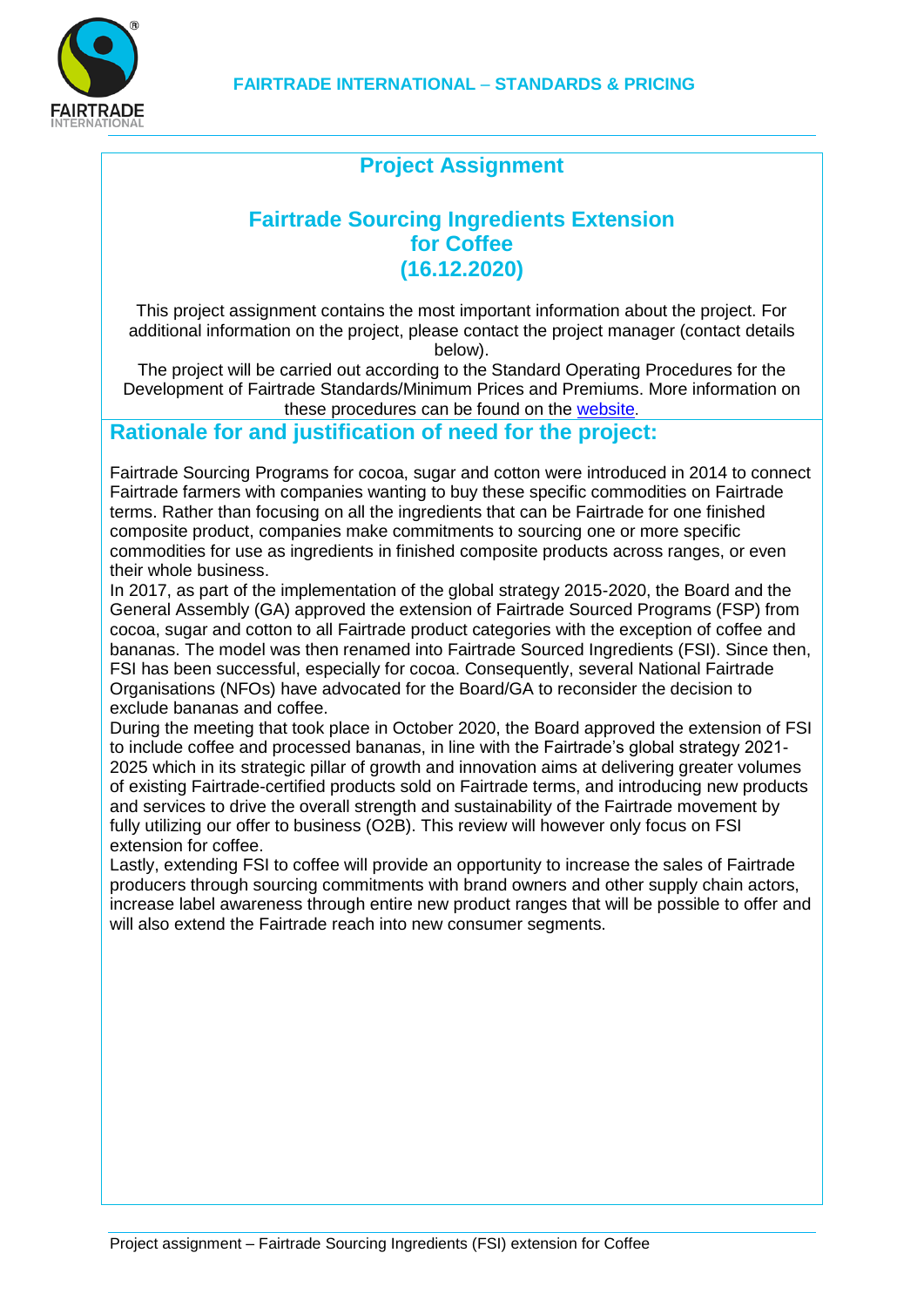

#### **Risk assessment:**

 There are currently very few ATCB coffee composite products in the system. There is a risk of losing small volumes of other Fairtrade ingredients in such products (e.g. sugar, by commercial partners switching these products from ATCB to FSI)

#### Mitigation

- The experience with FSI cocoa shows that almost no volume of other Fairtrade ingredients was lost through FSI in cocoa and neither have concerns around volume loss for producers in other categories, diminished brand trust and customer loyalty, or increased label confusion materialized.
- Robust stakeholder outreach to bring risks in specific products to the project team's attention.
- Sufficient internal and external stakeholder communications to raise awareness of new business opportunities through an extended FSI model.
- Stakeholders may assume that this project is a full review of the Trader Standard, Fresh fruits Standard and coffee Standard and may bring forward any topic related to the standard.

#### **Mitigation**

- Ensure that the project scope is clearly communicated to all the stakeholders involved.
- There is a risk that the project could be delayed due to unforeseen challenges or issues

#### **Mitigation**

- Good communication with all relevant stakeholders to ensure as many as possible are aware of and able to contribute to the review in a timely manner.

| <b>Project Start Event:</b>                           | <b>Project Start Date:</b> |
|-------------------------------------------------------|----------------------------|
| Publication of the project assignment for<br>feedback | December 2020              |
| <b>Project End Event:</b>                             | <b>Project End Date:</b>   |
| Publication of the standard                           | August 2021                |

## **Project Goal and Objectives:**

**Goal:** Extend the scope of Fairtrade Sourcing Ingredients to coffee in order to fully utilize Fairtrade's existing Offer to Business (O2B) in line with the 2021 -2025 Fairtrade Global Strategy.

### **Objectives:**

- Conduct a consultation review to gather opinions from stakeholders.
- Engage with stakeholders to ensure that their views and needs are taken into account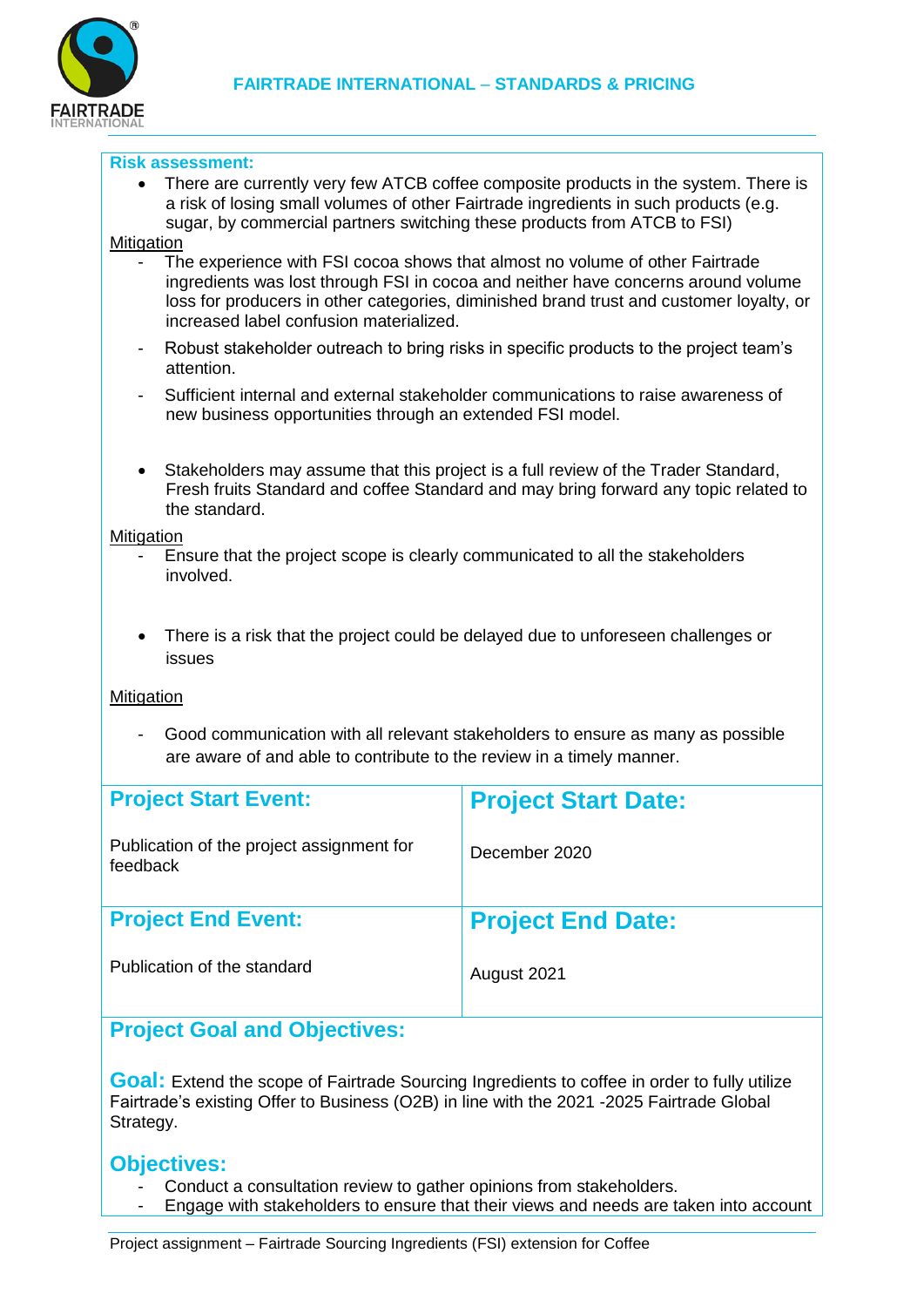

- Agree on how best to secure the conditions set by Producer Networks regarding the FSI model for coffee.
- Amend the relevant Trader Standard clauses which set out the requirements for FSI to apply to coffee .
- Harmonize all Trader Standard requirements for FSI.
- Develop final proposal for final approval by the Standards Committee.

## **Connection with Theory of Change (ToC):**

This project is connected to the Fairtrade Goals (make trade fair and foster sustainable livelihoods) through increasing the possibilities for business engagement and increase the volumes of commodities sold under Fairtrade terms. For more information on Fairtrade's ToC see this [link.](https://www.fairtrade.net/impact/our-theory-of-change)

| <b>Project scope:</b><br>The project covers all regions where the<br>Coffee Standard apply.<br>The project includes amendments relating to<br>FSI in the trader Standard.                                                                                                                                                                                                                                                                                                                                                               | <b>Out of scope:</b><br>Full revision of the Trader Standard<br>Amendment to the Trader Standard<br>physical traceability requirements<br>Full review of product standards (Fresh<br>$\bullet$<br>fruit and Coffee Standard)<br>Label communication on- and off-pack<br>Commercial thresholds for the company<br>engagement under the FSI model<br>The distribution of licensing income<br>generated by FSI |
|-----------------------------------------------------------------------------------------------------------------------------------------------------------------------------------------------------------------------------------------------------------------------------------------------------------------------------------------------------------------------------------------------------------------------------------------------------------------------------------------------------------------------------------------|-------------------------------------------------------------------------------------------------------------------------------------------------------------------------------------------------------------------------------------------------------------------------------------------------------------------------------------------------------------------------------------------------------------|
| <b>Project timelines and</b><br>information on opportunities<br>to contribute:<br><b>Scoping: November 2020</b><br>Research: Nov - Dec 2020<br><b>Consultation*: May - June 2021</b><br><b>Drafting Final proposal: June 2021</b><br><b>SC decision: June 2021</b><br><b>Publication: August 2021</b><br><b>Implementation: August 2021</b><br>* More information will be provided closer to<br>the consultation period on our website. If you<br>are identified as key stakeholders, you will<br>receive an invitation to participate. | <b>Decision making process:</b><br>The final decision will be taken by the<br>Standards Committee (SC), a body made up<br>of stakeholder representatives. The SC will<br>aim at making a decision based on<br>consensus. They may reword the final<br>proposal if needed to reach consensus. If<br>consensus cannot be reached, the SC will<br>resort to voting.                                            |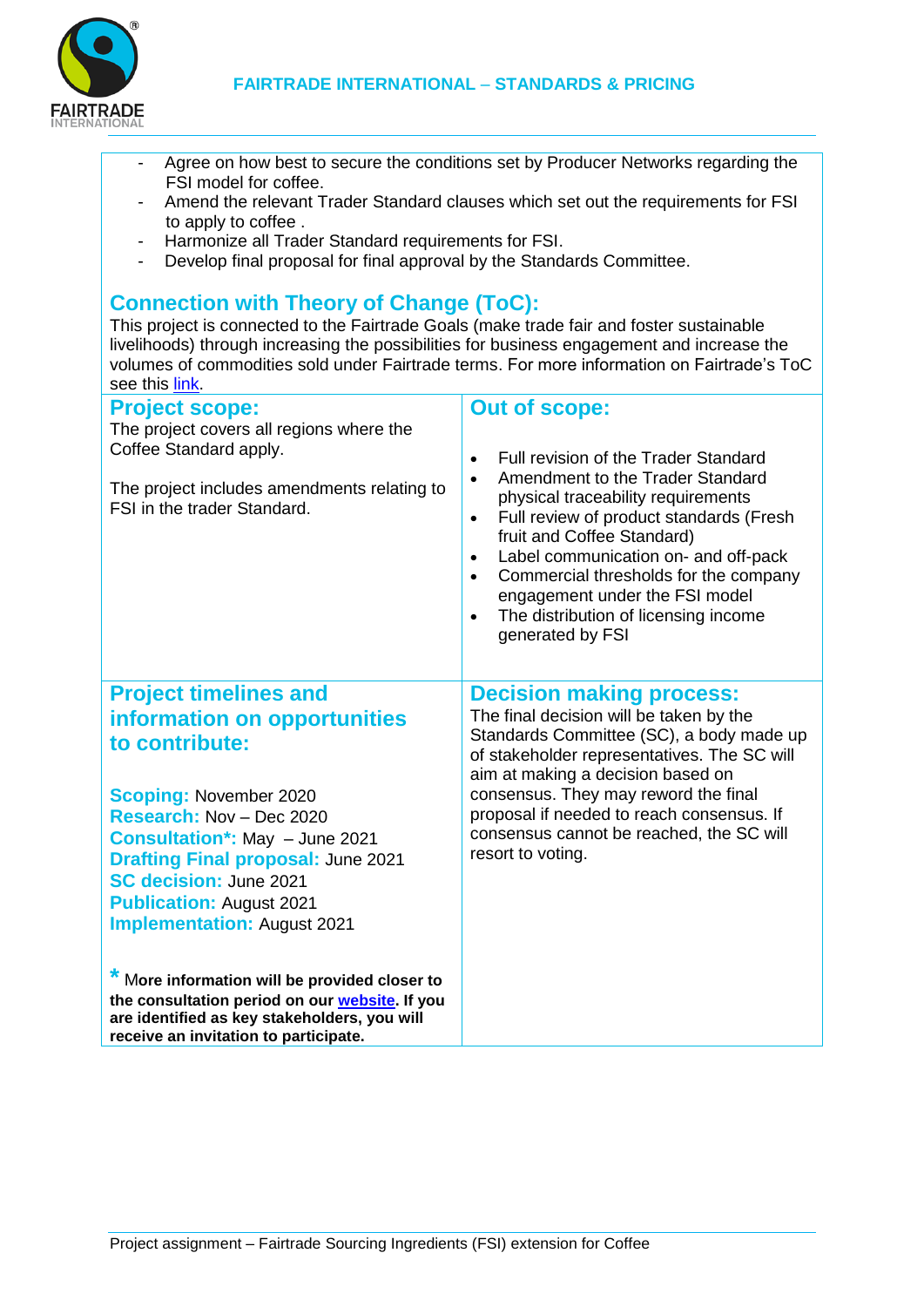

| <b>Project Owner (Unit):</b>                                                                                     | <b>Project Manager (contact</b><br>point for the project):                                                                          |
|------------------------------------------------------------------------------------------------------------------|-------------------------------------------------------------------------------------------------------------------------------------|
| Alina Amador, Head of Standards                                                                                  | Jebet Yegon, Standards & Pricing<br>j.yegon@fairtrade.net                                                                           |
|                                                                                                                  | <b>Project Environment</b>                                                                                                          |
| Jebet Yegon                                                                                                      | (stakeholder groups<br>not part of the project team):<br><b>Certified Coffee producers</b><br>Certified coffee traders<br>$\bullet$ |
| Eleonora Gutwein<br>Peter Kettler<br>Nicolas Léger<br>Patricia Magana-Spiegel<br>Michela Bartolini               | Major retailers of coffee<br>Global Impact<br><b>External Relations</b><br>Legal<br><b>NFO<sub>s</sub></b>                          |
| Johannes Wolpert                                                                                                 |                                                                                                                                     |
| <b>CLAC: Maria Trinidad</b><br>Luis Martínez<br>Fairtrade Africa: Michael<br>Kitetu<br>NAPP: Hagung<br>Hendrawan |                                                                                                                                     |
|                                                                                                                  |                                                                                                                                     |